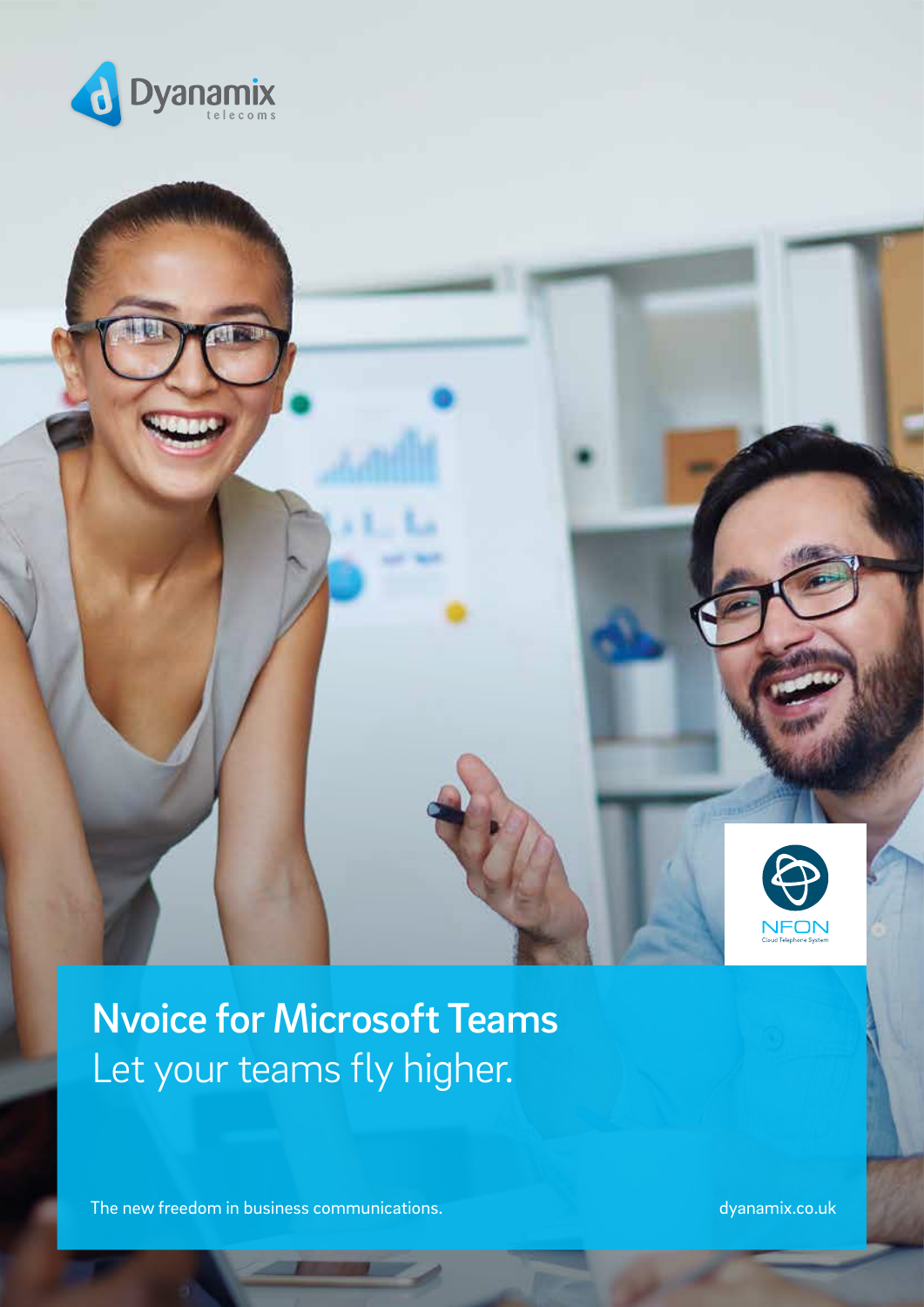# We all want to do more. Now you can.

Today's smart businesses are supporting more mobile ways of working, with employees dispersed across not just the country, but often the world. And wherever your people happen to be, they need to work together. Which means being able to access whoever, whenever, wherever, via their preferred platforms. And it's not just your employees who need always on, always accessible communications. Your customers do too, so they can contact you at a time and in the way that suits them best.

If you use Office 365, you're most likely using Microsoft Teams as your workspace solution. It brings your business together easily and enables natural teamworking. But what if you could do even more through Microsoft Teams?



## 1. More productive collaboration

#### Wouldn't you like to use Microsoft Teams as your single solution for enterprise-quality business communications?

Although you have call functionality through Microsoft Phone System, telephony is not at the core of Microsoft Teams. If you're looking for enterprise-quality voice functionality for all your business communications, you'll need a telephony solution to run alongside it.

Nvoice for Microsoft Teams uses Microsoft's direct routing solution to enable PSTN services from within Microsoft Teams. Your people get a true enterprise voice solution – with a host of intelligent telephony features – within the familiar Microsoft environment, accessible from any location and any device. It means better collaboration and improved productivity.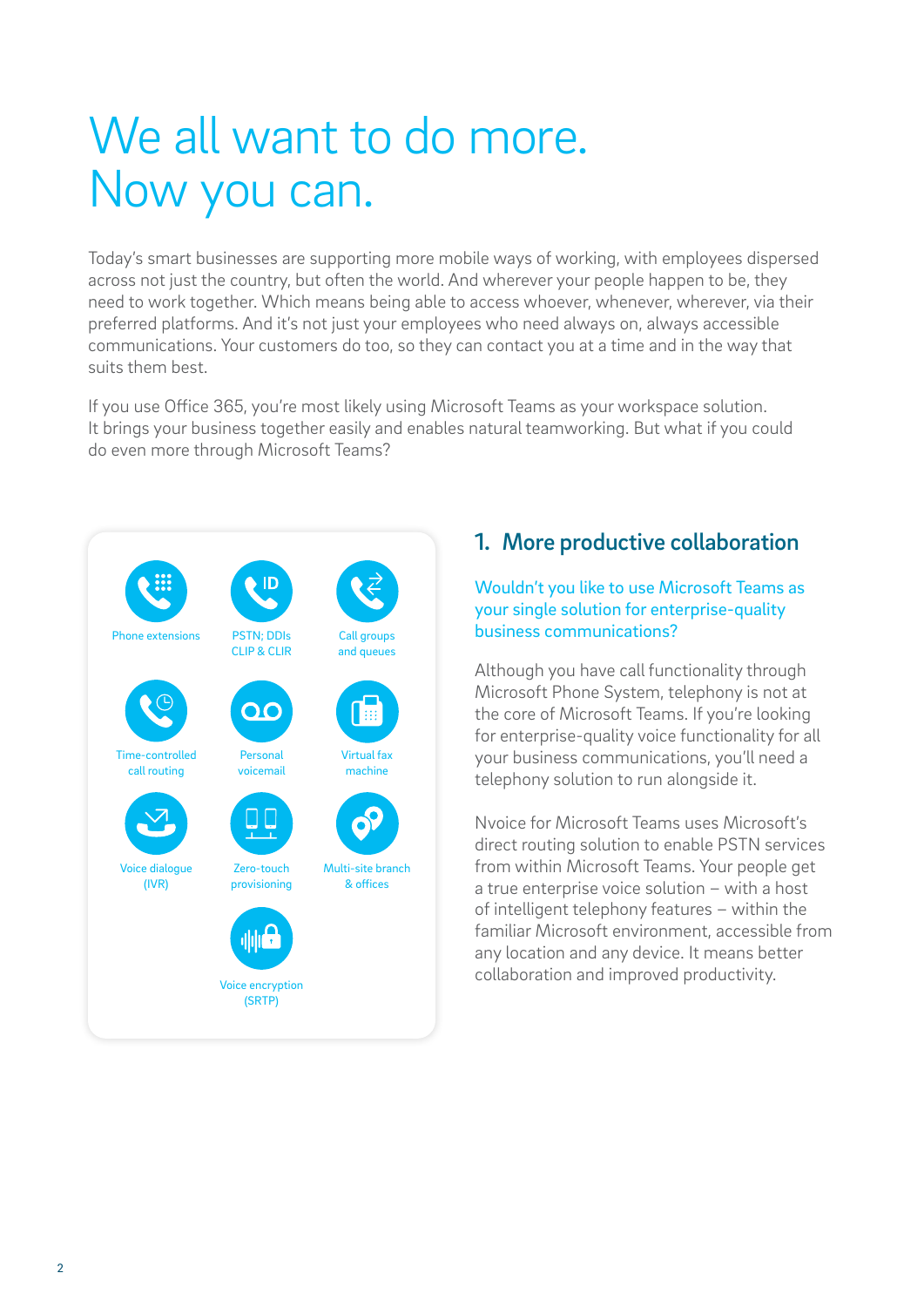

### 2. More cost efficiencies

#### Wouldn't you like a flexible, unified communications solution that's more cost-efficient?

Microsoft Teams already brings you the benefits of cloud communications, but now you can gain even greater cost efficiencies – especially if you're currently paying for phone lines and hardware.

Just like Office 365, Nvoice for Microsoft Teams is a subscription-based service. Because it's a cloud telephony solution, your people can access enterprise-class telephony features from their mobile device or PC. No longer any need for desk phones. A reduction in admin costs. You can even have a hybrid environment, where some users utilise Microsoft Teams and others utilise NFON's Cloudya telephone system. Whatever suits, you only pay for what you need.

## 3. More certainty

#### Wouldn't you like the peace of mind of built-in business continuity?

Nvoice for Microsoft Teams gives you the reassurance of a reliable cloud telephony solution with automatic failover to keep your comms up and running.

Any issues with Microsoft Phone System or Microsoft Teams, simply fail over to NFON's best ever cloud telephone system, Cloudya. It's built on fully redundant architecture that includes highly secure, geo-redundant EU data centres.

#### Get more from your teams with Nvoice for Microsoft Teams.

The integrated communications solution that enables your people to do more.